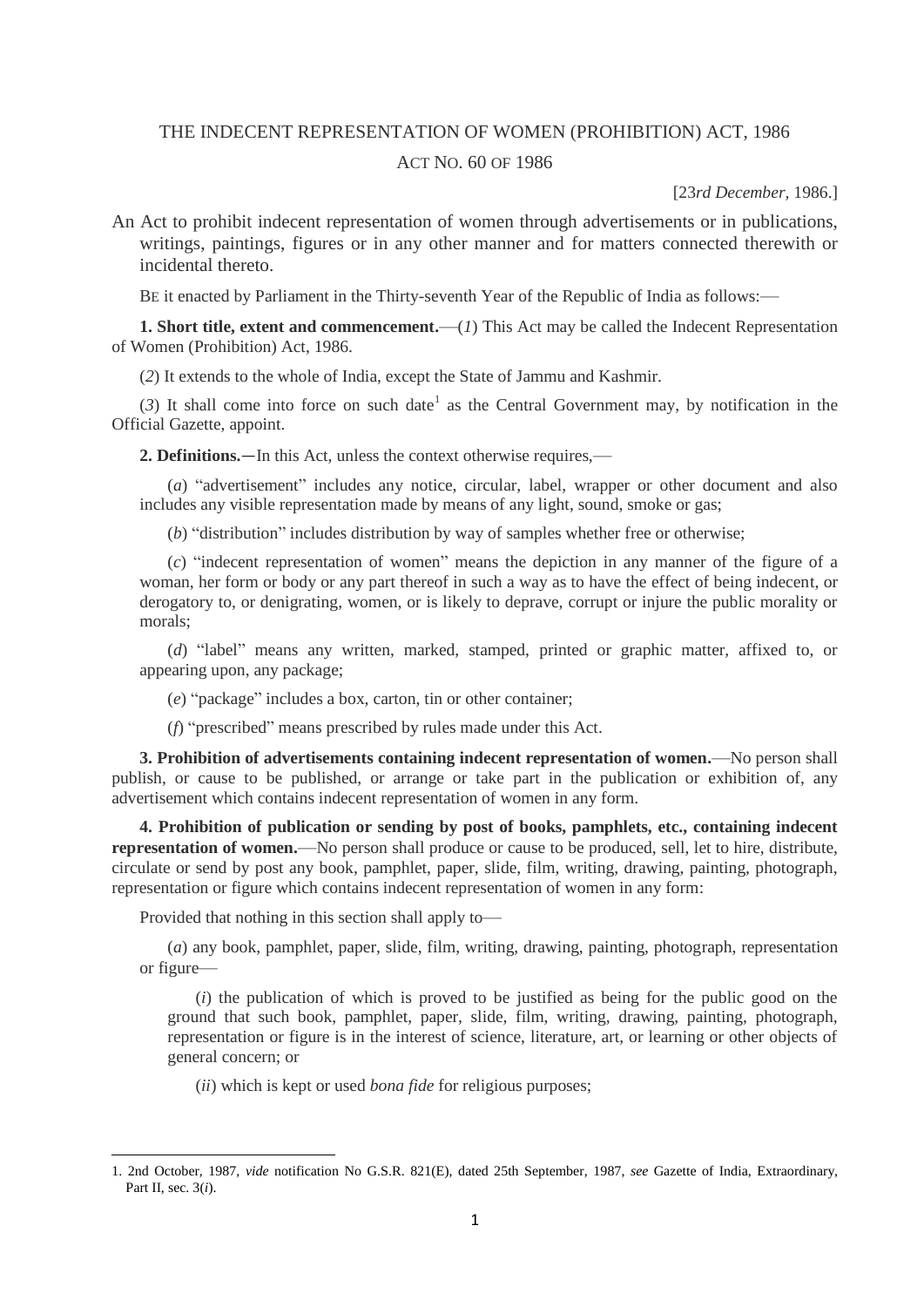(*b*) any representation sculptured, engraved, painted or otherwise represented on or in—

(*i*) any ancient monument within the meaning of the Ancient Monument and Archaeological Sites and Remains Act, 1958 (24 of 1958); or

(*ii*) any temple, or on any car used for the conveyance of idols, or kept or used for any religious purpose;

(*c*) any film in respect of which the provisions of Part II of the Cinematograph Act, 1952 (37 of 1952), will be applicable.

**5. Powers to enter and search**.—(*1*) Subject to such rules as may be prescribed, any Gazetted Officer authorised by the State Government may, within the local limits of the area for which he is so authorised,—

(*a*) enter and search at all reasonable times, with such assistance, if any, as he considers necessary, any place in which he has reason to believe that an offence under this Act has been or is being committed;

(*b*) seize any advertisement or any book, pamphlet, paper, slide film, writing, drawing, painting, photograph, representation or figure which he has reason to believe contravenes any of the provisions of this Act;

(*c*) examine any record, register, document or any other material object found in any place mentioned in clause (*a*) and seize the same if he has reason to believe that it may furnish evidence of the commission of an offence punishable under this Act:

Provided that no entry under this sub-section shall be made into a private dwelling house without a warrant:

Provided further that the power of seizure under this sub-section may be exercised in respect of any document, article or thing which contains any such advertisement, including the contents, if any, of such document, article or thing, if the advertisement cannot be separated by reason of its being embossed or otherwise from such document, article or thing without affecting the integrity, utility or saleable value thereof.

(*2*) The provisions of the Code of Criminal Procedure, 1973 (2 of 1974), shall, so far as may be, apply to any search or seizure under this Act as they apply to any search or seizure made under the authority of a warrant issued under section 94 of the said Code.

(*3*) Where any person seizes anything under clause (*b*) or clause (*c*) of sub-section (*1*), he shall, as soon as may be, inform the nearest Magistrate and take his orders as to the custody thereof.

**6. Penalty.**—Any person who contravenes the provisions of section 3 or section 4 shall be punishable on first conviction with imprisonment of either description for a term which may extend to two years, and with fine which may extend two thousand rupees, and in the event of a second or subsequent conviction with imprisonment for a term of not less than six months but which may extend to five years and also with a fine not less than ten thousand rupees but which may extend to one lakh rupees.

**7. Offences by companies.**—(*1*) Where an offence under this Act has been committed by a company, every person, who, at the time the offence was committed, was in charge of, and was responsible to, the company for the conduct of the business of the company, as well as the company, shall be deemed to be guilty of the offence and shall be liable to be proceeded against and punished accordingly:

Provided that nothing contained in this sub-section shall render any such person liable to any punishment, if he proves that the offence was committed without his knowledge or that he had exercised all due diligence to prevent the commission of such offence.

(*2*) Notwithstanding anything contained in sub-section (*1*), where any offence under this Act has been committed by a company and it is proved that the offence has been committed with the consent or connivance of, or is attributable to any neglect on the part of, any director, manager, secretary or other